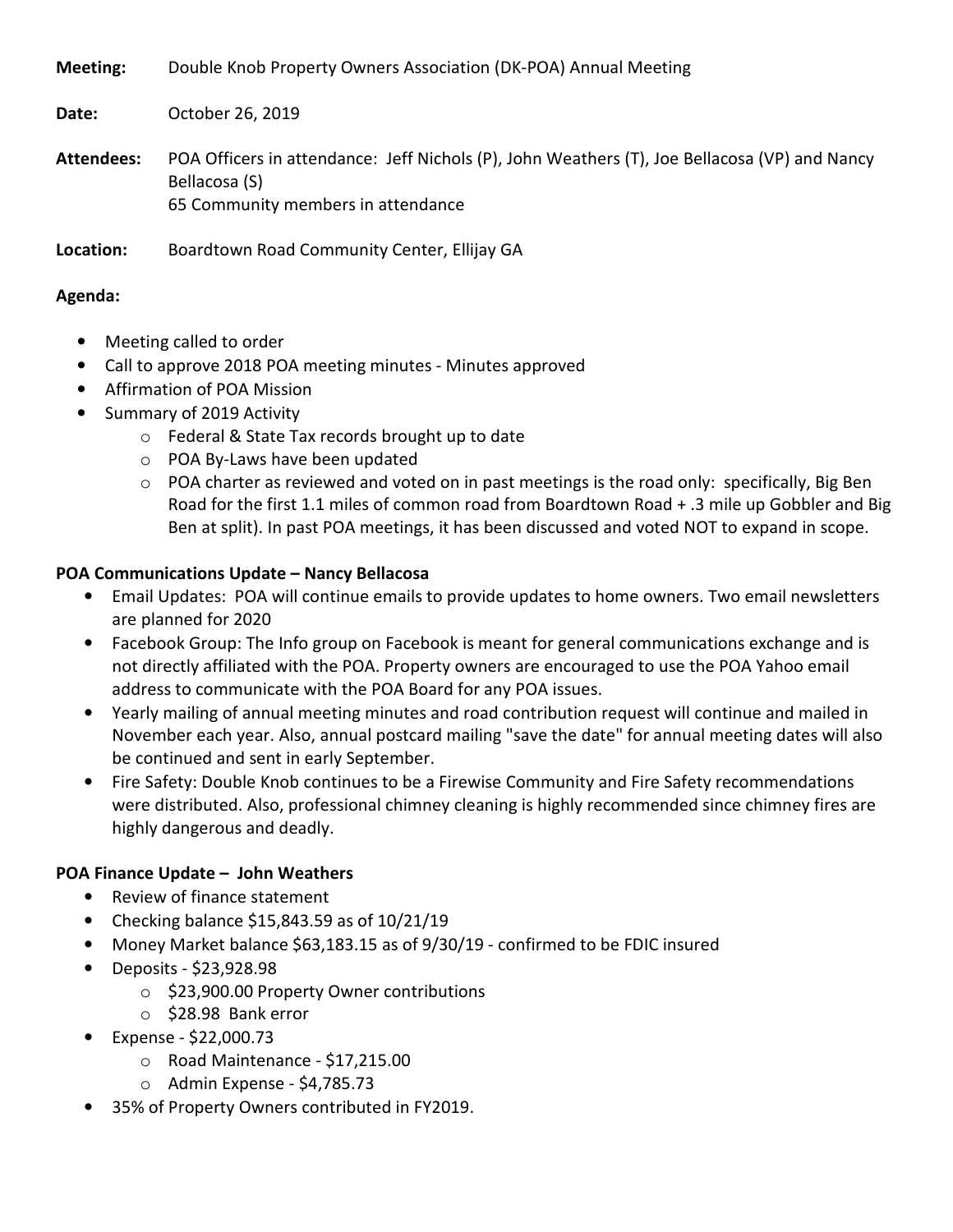- Stamped return envelope will not be included in 2020 mailer. Property Owners are encouraged to use their banking institution's Bill-Payer application to end payments. Instructions for Bill-Payer set up are included at the end of the minutes.
- Monthly posting of Paid Property Owners to be posted on POA Website doubleknobpoa.com

### **POA Road Maintenance – Joe Bellacosa**

- Road maintenance is the only reason for POA existence
- Current conditions
	- $\circ$  Using a reactive approach to maintenance having work done when road conditions deteriorate. Grading without rain is wasteful since 17% moisture is needed to make grading and gravel deployment effective
	- o Currently using Simmons Grading
- Road Project Strategic Plan
	- o Pro-active two-step approach
	- o Major Investment to re-grade and resurface Gobbler Knob Rd using one of three approaches
		- **Gravel/Crush-and-run over fabric material**
		- Asphalt/Blacktop
		- **Tar-and-chip traditional rural roadway surface**
	- o Solicit regular maintenance program
- Strategic plan is to make long term investment to spend less annually with regular maintenance
- Full plan narrative to be posted on POA website

# *During this discussion, one of our neighbors, Paul Craft, liked the Road Project so much that he doubled his annual contribution. Several other neighbors followed Paul's lead and increased their contribution.*

### **New Business & Motions**

- Motion and approval to authorize POA Board to investigate and fund Strategic Road Project
- Motion and approval to post formal POA financial statement
- The overall consensus among all attendees is that the major contributing factor to road damage comes from cabin rental clients. This resulted in a Motion and approval to increase annual contributions from cabin rental properties from current residence fee of \$250 to \$400 per rental cabin.
- Motion and approval to re-elect current board officers
	- o Jeff Nichols –President
	- o Joe Bellacosa-Vice President
	- o John Weathers-Treasurer
	- o Nancy Bellacosa-Secretary
- Motion and approval to continue with current fee schedule of \$250 for residences, \$100 for property only, \$500 for Construction impact and the addition of a \$400 fee for cabin rental propoerties.

### **Shaw Lake Dam - Enger Dickey**

- State of GA designated Shaw Lake Dam as a Class 1 dam
- Requires a Flood Inundation Plan
- Emergency Action Plan could cost as much as \$15,000
- Call for a Voluntary POA for Dam-impacted properties

### **Call to close 2019 meeting**

İ